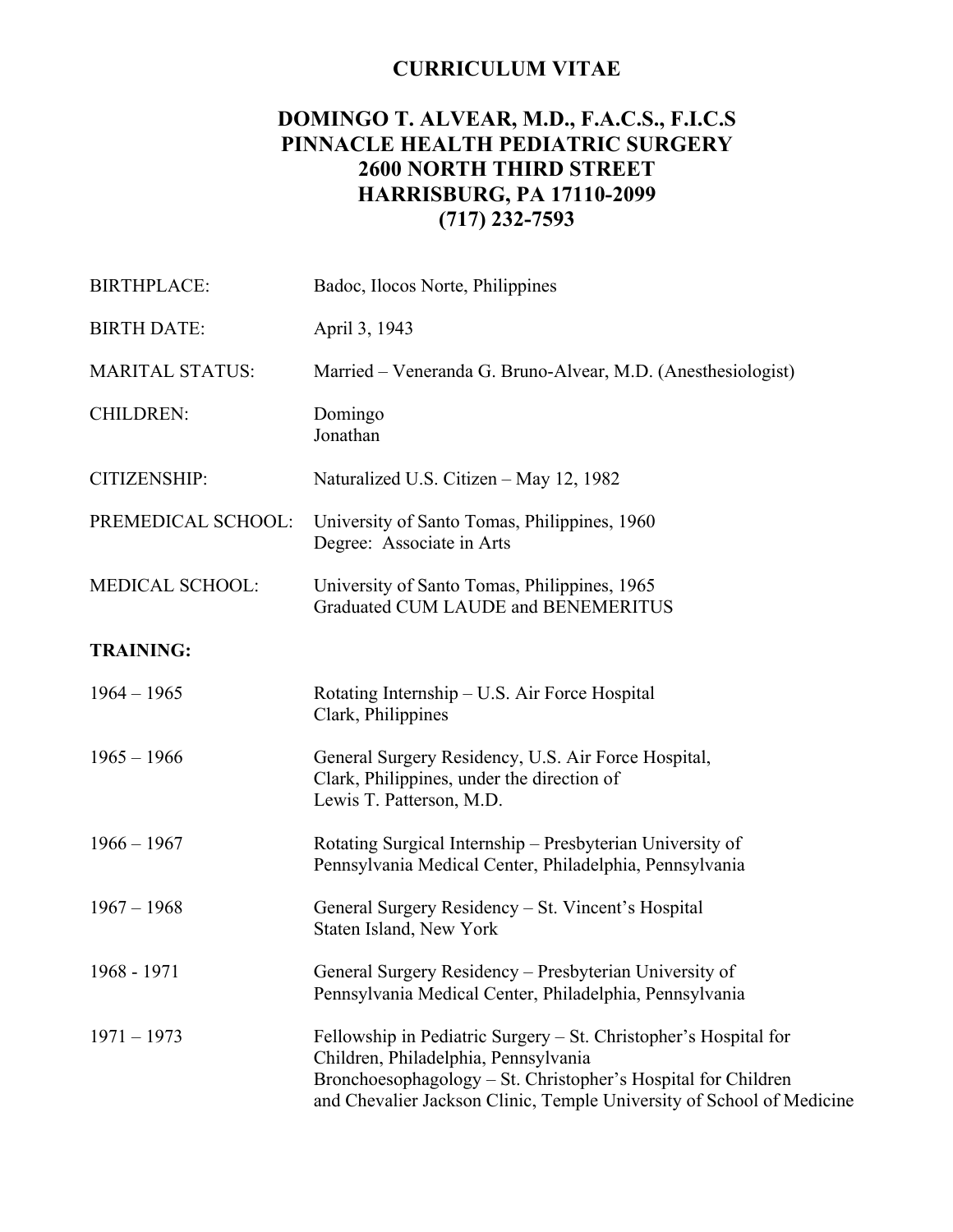# **DOMINGO T. ALVEAR, M.D., F.A.C.S., F.A.A.P. Page 2**

Diplomate, American Board of Surgery (General Surgery) – 1973

Diplomate, American Board of Surgery, Special Competency in Pediatric Surgery – 1975 Diplomate, American Board of Surgery, Special Competency in Pediatric Surgery – 1990 and 1999 (Recertified)

Fellow, American Academy of Pediatrics – 1975

Fellow, American College of Surgeons – 1977

| <b>MEDICAL LICENSES:</b>                                                                          | Philippines<br>Delaware                             | Washington, D.C.<br>Pennsylvania                                                                                                                                           | 1965<br>1972<br>1972<br>1973                                                                                                                                                                                                                                         |  |
|---------------------------------------------------------------------------------------------------|-----------------------------------------------------|----------------------------------------------------------------------------------------------------------------------------------------------------------------------------|----------------------------------------------------------------------------------------------------------------------------------------------------------------------------------------------------------------------------------------------------------------------|--|
| CHIEF, DIVISION OF PEDIATRIC SURGERY:                                                             |                                                     |                                                                                                                                                                            | Pinnacle Health Hospitals<br>Harrisburg, Pennsylvania                                                                                                                                                                                                                |  |
| <b>BOARD OF DIRECTORS:</b>                                                                        |                                                     |                                                                                                                                                                            | World Surgical Foundation, Inc.                                                                                                                                                                                                                                      |  |
| <b>FORMER BOARD MEMBER:</b>                                                                       |                                                     | March of Dimes<br>Allied Arts Fund (2 years)<br>Pinnacle Health Foundation                                                                                                 | Harrisburg Symphony Association (6 years)<br>Society of Philippine Surgeons in America<br>Leukemia Society of Pennsylvania<br>Advisory Panel United Cerebral Palsy<br>Central Pennsylvania College<br>Dauphin County Medical Society<br>Pennsylvania Medical Society |  |
| <b>EXECUTIVE SECRETARY:</b><br>PRESIDENT-ELECT:<br>PRESIDENT:                                     |                                                     | Society of Philippine Surgeons in America, 1993 – 1994<br>Society of Philippine Surgeons in America, 1994 – 1995<br>Society of Philippine Surgeons in America, 1995 – 1996 |                                                                                                                                                                                                                                                                      |  |
| <b>VICE PRESIDENT:</b><br>PRESIDENT-ELECT:<br>PRESIDENT:<br><b>CHAIRMAN, Executive Committee:</b> |                                                     |                                                                                                                                                                            | Medical Staff, Polyclinic Medical Center, 1993 - 1994<br>Medical Staff, Polyclinic Medical Center, 1994 - 1995<br>Medical Staff, Polyclinic Medical Center, 1995 - 1996<br>Medical Staff, Polyclinic Medical Center, 01/01 - 06/30/96                                |  |
| PRESIDENT:                                                                                        |                                                     |                                                                                                                                                                            | Dauphin County Medical Society, 1998 - 1999                                                                                                                                                                                                                          |  |
| PRESIDENT:                                                                                        | Philippine Surgeon's Charities, October 1996 – 1998 |                                                                                                                                                                            |                                                                                                                                                                                                                                                                      |  |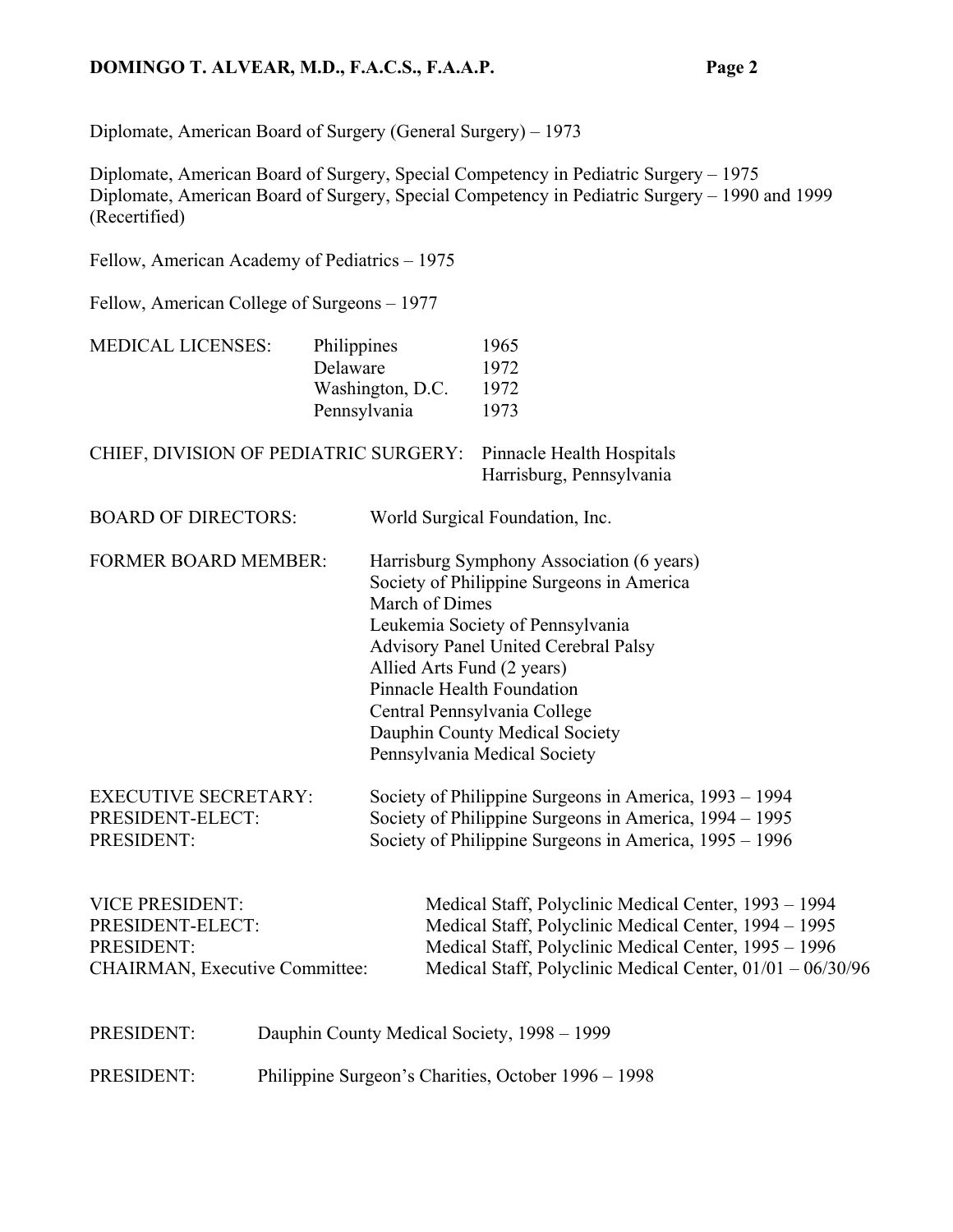# **DOMINGO T. ALVEAR, M.D., F.A.C.S., F.A.A.P. Page 3**

| PRESIDENT:       | Philippine Surgeon's Charities, October 1996 – 1998                                           |
|------------------|-----------------------------------------------------------------------------------------------|
| <b>CHAIRMAN:</b> | International Medical Graduates Section, Pennsylvania Medical Society,<br>October 1996 - 2000 |
| PRESIDENT:       | World Surgical Foundation, Inc., 1997 – Present                                               |

## **AWARDS:**

- 1. Legends of Success with John Resnick Radio Interview September 27, 2003
- 2. Top Doctors Harrisburg Magazine October 2003
- 3. International Volunteer Physician Award Pennsylvania Medical Society October 2004
- 4. "Keeping America Strong Award" Heartbeat of America TV Series October 29, 2004
- 5. Best Surgical Attending Paper Medical Education Day PinnacleHealth System March 3, 2005
- 6. International Surgeon Volunteer Award American College of Surgeons October 18, 2005
- 7. Healthcare Heroes Central PA Parent Magazine Physician of the Year March 23, 2010
- 8. Physician Leadership Award 2010 Pinnacle Health System April 15, 2010
- 9. 150<sup>th</sup> Anniversary Celebration Harrisburg, PA Legacy Series Physician Award June 19, 2010
- 10. Outstanding Alumnus for Community Service University of Santo Tomas June 2010
- 11. Physician Choice Pinnacle Health System 2011
- 12. International College of Surgeons Humanitarian Award June 9, 2012
- 13. March of Dimes Medical Community Chairperson October 8, 2012
- 14. Tocqueville Society Humanitarian Award (United Way) November 8, 2012
- 15. Ellis Island Medal of Honor Award,May 9,2015

### **BOOK FEATURES**

- 1. Tough Cookie by Lillian Sparks Copyright 1981 Chapter 10 "Dr. Alvear"
- 2. Profiles in Excellence Filipino Achieves in the USA and Canada Isabelo T. Crisostomo Copyright 1996 – Chapter 39 – Domingo T. Alvear – Superb Pediatric Surgeon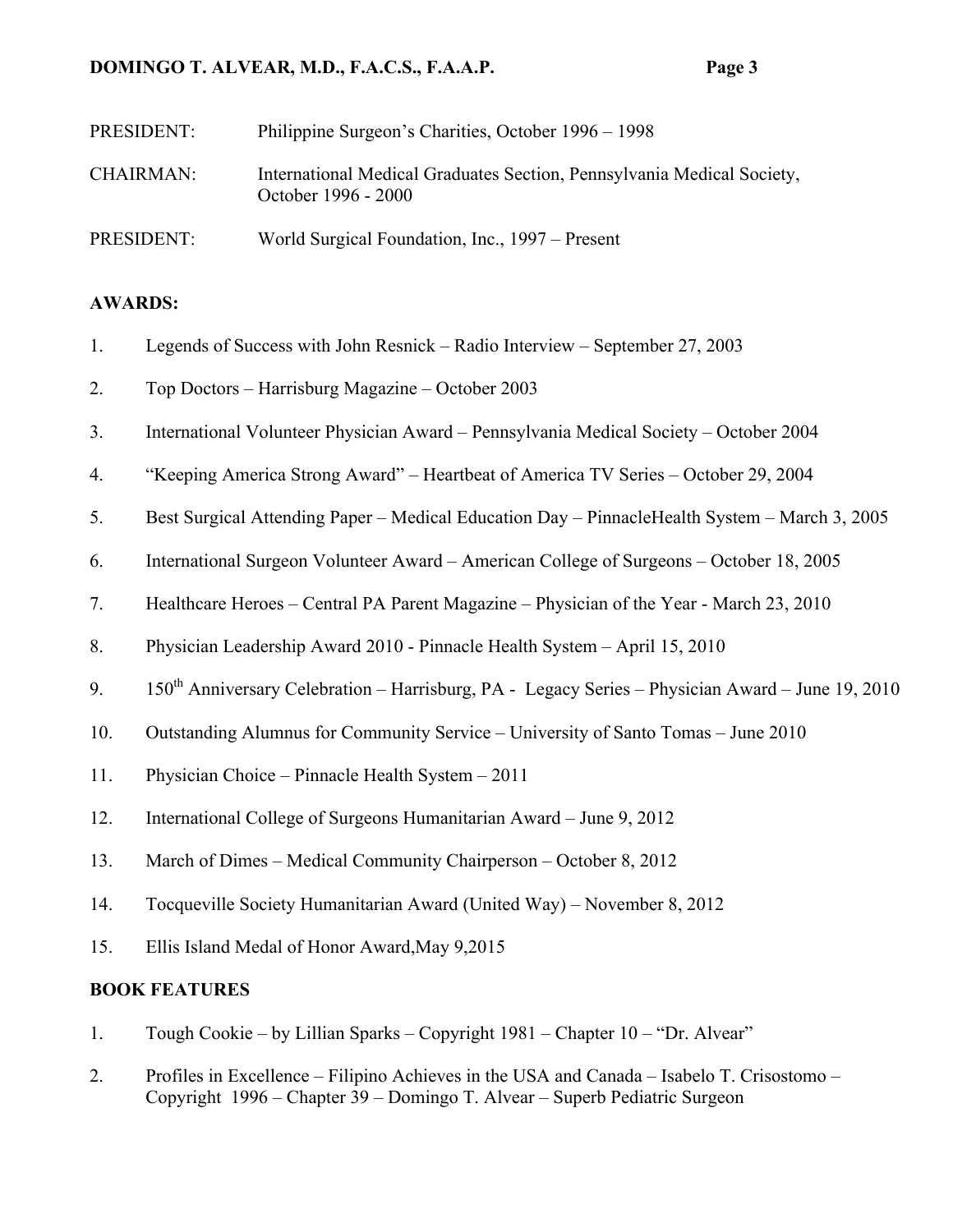3. The Filipino Americans – 1763 to present – Veltisezr Bautista – Copyright 1998 – p. 180 – Domingo T. Alvear, speaker and writer **DOMINGO T. ALVEAR, M.D., F.A.C.S., F.A.A.P. Page 4**

# **TV FEATURES**

- 1. Amazing Medical Stories Gastroschisis Repair Domingo T. Alvear 2004
- 2. World Surgical Foundation Interview Pennsylvania Cable Network 2005
- 3. You Tube Links to:  **Black Lion Sunrise Part One: Introduction http://www.youtube.com/watch?v=1cpUddsCIEk**

 **Black Lion Sunrise Part Two: Tariku's Story http://www.youtube.com/watch?v=veysHvMEZZ4**

**Palawan Sunset http://www.youtube.com/watch?v=35G3Uj3qDJI**

http-//www.abc27.com/sto#F13273

http-//www.abc27.com/sto#F13274

http-//www.abc27.com/sto#F13277

**www.worldsurgicalfoundation.org facebook.com/worldsurgicalfoundation**

## **MEDICAL WRITINGS:**

- 1. "Recurrent Tracheoesophageal Fistula 14 Years After Primary Repair," published in the American Journal of Childhood Diseases, November 1973, page 660.
- 2. "Comparison Between Parenteral Hyperalimentation and Conventional Feeding Techniques in Premature Twins," published in Pennsylvania Medicine, January 1974, page 34.
- 3. "Total Inversion of the Appendix, Modified," published in The American Surgeon, July 1974, page 413.
- 4. "The Management of Umbilical Hernia Sac in Children," published by the American Journal of Surgery, May 1974, page 518.
- 5. "Duodenal Obstruction in a Five-Year-Old Boy," published in Pennsylvania Medicine, October 1974, page 55.
- 6. "Parenteral Nutrition for the Seriously Ill Neonate: Search for the Ideal Mixture," published in the American Journal of Surgery, June 1974, page 696.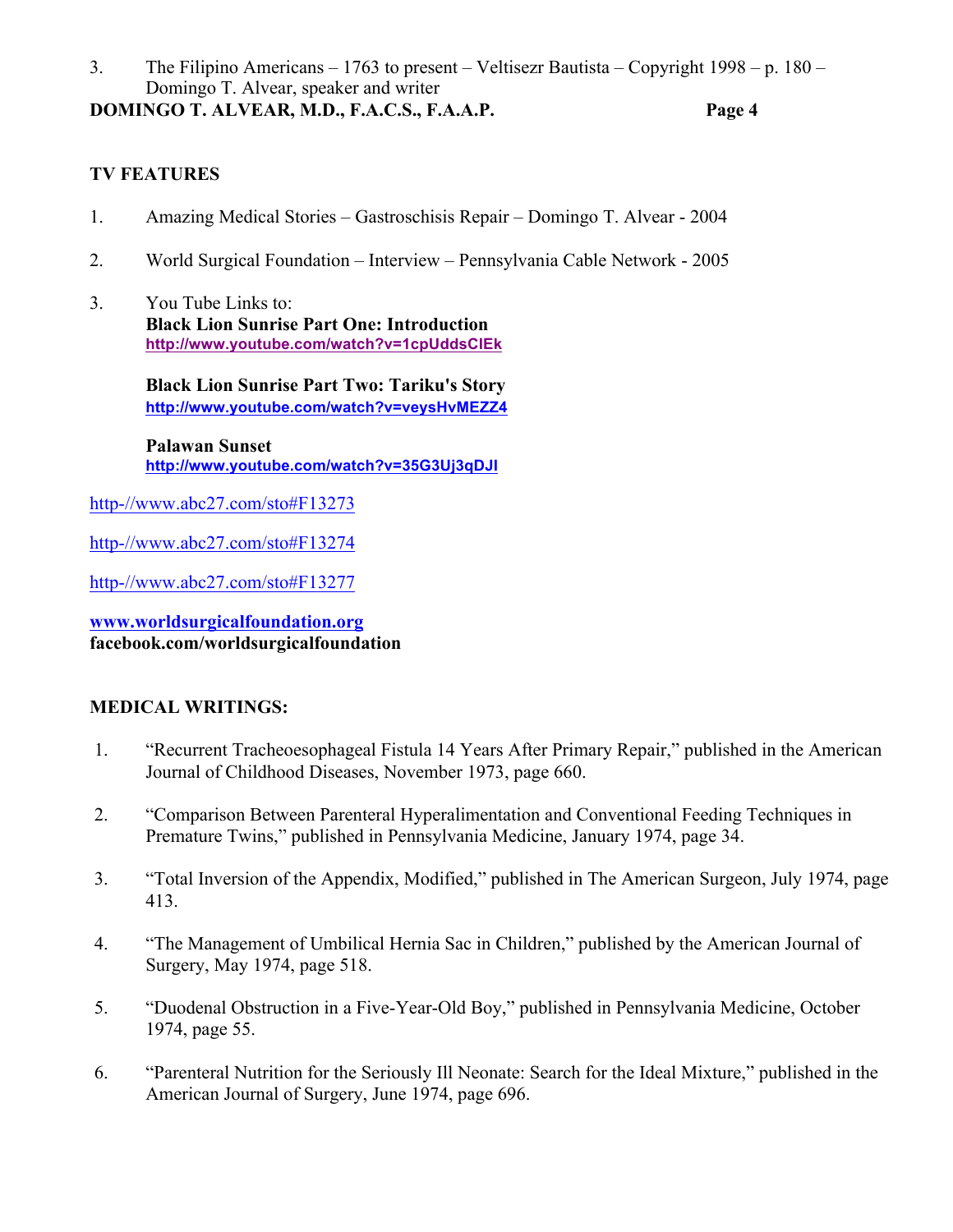- 7. "Suppurative Mesenteric Adenitis," Journal of Pediatric Surgery, December 1975
- 8. "Acute Appendicitis Presenting as a Scrotal Mass," published in the Journal of Pediatric Surgery, February 1976.
- 9. "Congenital Dilatation of the Common Bile Duct and Bochdalek Hernia," published in the Journal of Pediatric Surgery, 1976.
- 10. "Recurrent Jaundice and Pancreatitis in an Eleven-Year-Old Girl," published in The American Surgeon, May 1976.

# **DOMINGO T. ALVEAR, M.D., F.A.C.S., F.A.A.P. Page 5**

- 11. "Congenital Mesocolic Hernia," Pennsylvania Medicine, September 1976.
- 12. "Pediatric Outpatient Surgery," Pennsylvania Medicine, April 1976.
- 13. "Bilateral Ovarian Cyst in Infancy," Journal of Pediatric Surgery, December 1976.
- 14. "Acute Abdominal Pain in Children Immediate Surgery vs. In-Hospital Observation," Pennsylvania Medicine, September 1977.
- 15. "Adult Hirschsprung's Disease Report of a Case and Review of the Literature," published in Diseases of the Colon and Rectum, March 1978.
- 16. "Prenatal Ultrasonographic Diagnosis of Fetal Gastroschisis," Radiology, November 1978.
- 17. "Angiosarcoma in Children," published in the Clinical Bulletin, 1973.
- 18. "Constipation in Infants and Children: Personal Observations & Management," Journal of Enterostomal Therapy, Volume 10, No. 1, pp. 14-18, January – February 1983.
- 19. "Localized Lymphoid Hyperplasia: An Unusual Cause of Rectal Bleeding," published in Contemporary Surgery, Volume 25, pp. 29-33, August 1984.
- 20. "Thymoma in a Five-Year-Old: An Unusual Presentation," published in Contemporary Surgery, Volume 25, September 1984.
- 21. "Superior Mesenteric Artery Compressional Syndrome A True Entity," published in Surgery, Gynecology & Obstetrics, May 1989, Volume 138, pp. 381-386.
- 22. "PID or Not? That's the Question," published in Adolescent Medicine, October 1996, 7:3, pages 409-412.
- 23. "Pyloric Stenosis Review," American Surgeon, 1998.
- 24. "Duodenal Derotation as an Effective Treatment of Superior Mesenteric Artery Syndrome 33 year experience" published in American Surgeon, July 2008, pp. 644-653.